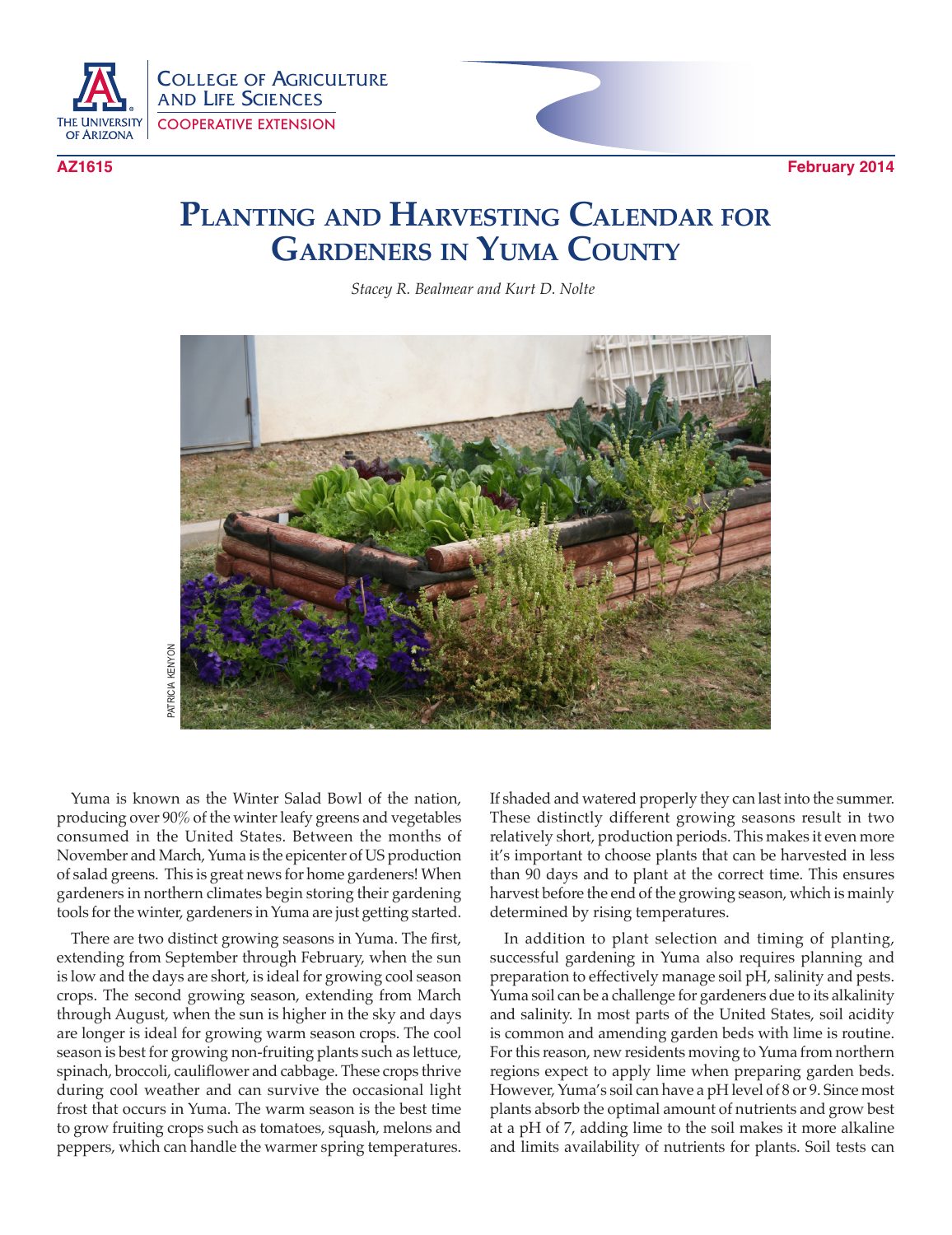be performed to determine your soils pH. If it's found to be high, this can be remedied by amending the soil with sulfur. Application of granular sulfur compounds lowers soil pH, as it produces sulfuric acid in the presence of water, which then acidifies the soil and lowers the pH closer to 7. If ammonium sulfate is used, not only will soil pH be reduced, but nitrogen levels increase also.

Another challenge for Yuma gardens is high soil salinity. The water we use to irrigate our gardens can be saline. When irrigation water evaporates or is taken up by plants, it leaves salts behind. Accumulations of salts in the soil, can lead to plant decline and even death. Drip irrigation systems cause the greatest accumulation of salts because the small amount of water supplied during each irrigation event concentrates salts in the soil where plant roots grow. For this reason, the best way to reduce this build up is to wash the salts out of the root zone with a long slow leaching with water. This is accomplished by running your hose on a trickle for a long period of time, flooding the area. Doing this twice a year should reduce the salinity level to an acceptable level.

Finally, as with all gardens, pests are an issue here in Yuma also. Mild winters and hot summers create an ideal climate for survival of many insect, disease and weed species. Out of all the pests, insects are probably the easiest to manage because there are many options for control, both organic and non-organic. Diseases and weeds are a different story. Most people think that diseases can be managed like an insect pest. Unfortunately, this is not the case; diseases in plants are like diseases in humans. Once a plant has contracted a disease, it lives with it for the rest of its life. The best solution in this case is prevention. Select plants that are resistant to diseases such as Verticullium and Fusarium wilt disease, especially for crops such as tomatoes, peppers and chiles. Weeds, like insects, can be dealt with on a case-by-case basis, but there are limited organic controls for them. Please contact the Yuma County Cooperative Extension office for more information.

## **How to use this Calendar**

This calendar is intended to guide Yuma gardeners in plant selection, timing and cultivation. To use this calendar, find the crop you want to grow in the first column, which is in alphabetical order. The columns to the right, will tell you everything you need to know about when to plant and harvest, seed depth, row width, and space between plants. In the column labeled planting depth, some of the crops have two numbers, for example 1 to 2 inches. The depth depends on soil texture, in heavy soils go with the smallest number. In lighter soils, go with the bigger number. This calendar has been made for seeds unless otherwise noted, but transplants can also be planted during these time periods. The calendar suggests planting in September for some cool season crops. For most gardeners we suggest waiting until October when the weather cools down. Gardeners who provide shade and enough irrigation can start in September, but it will take extra care to keep germinating plants alive during the extremely warm days

## **References:**

Ten Steps to Successful Vegetable Gardeninghttp://cals.arizona.edu/pubs/garden/az1435.pdf

Vegetable Planting Calendar for Maricopa Countyhttp://cals.arizona.edu/pubs/garden/az1005.pdf

## **Herbs**

| Crop (seeded unless noted) | <b>Planting Window</b> | <b>Harvest Window</b> | <b>Planting Depth (in)</b> | <b>Row Width (in)</b> | <b>Plant Spacing (in)</b> |
|----------------------------|------------------------|-----------------------|----------------------------|-----------------------|---------------------------|
| Basil                      | Year round             | Year round            | 1/2                        | 30                    | 4                         |
| Cilantro                   | September-December     | January-April         | 1/4                        | 30                    | $1 - 2$                   |
| Dill                       | October-February       | February-March        | 1/2                        | 30                    | 6                         |
| Oregano                    | October-February       | December-April        |                            | 30                    | $\overline{4}$            |
| Parsley                    | September-January      | December-March        | 1/8                        | 30                    | 6                         |
| Sage                       | November-December      | March-April           | 1/2                        | 30                    | 6                         |
| Savory                     | November-December      | March-April           | 1/2                        | 30                    | 6                         |
| Sorrel                     | November-December      | March-April           | 1/2                        | 30                    | 6                         |
| Spearmint                  | November-December      | March-April           | 1/2                        | 30                    | 6                         |
| Tarragon                   | November-December      | March-April           | 1/2                        | 30                    | 6                         |
| Thyme                      | November-December      | March-April           | 1/2                        | 30                    | 6                         |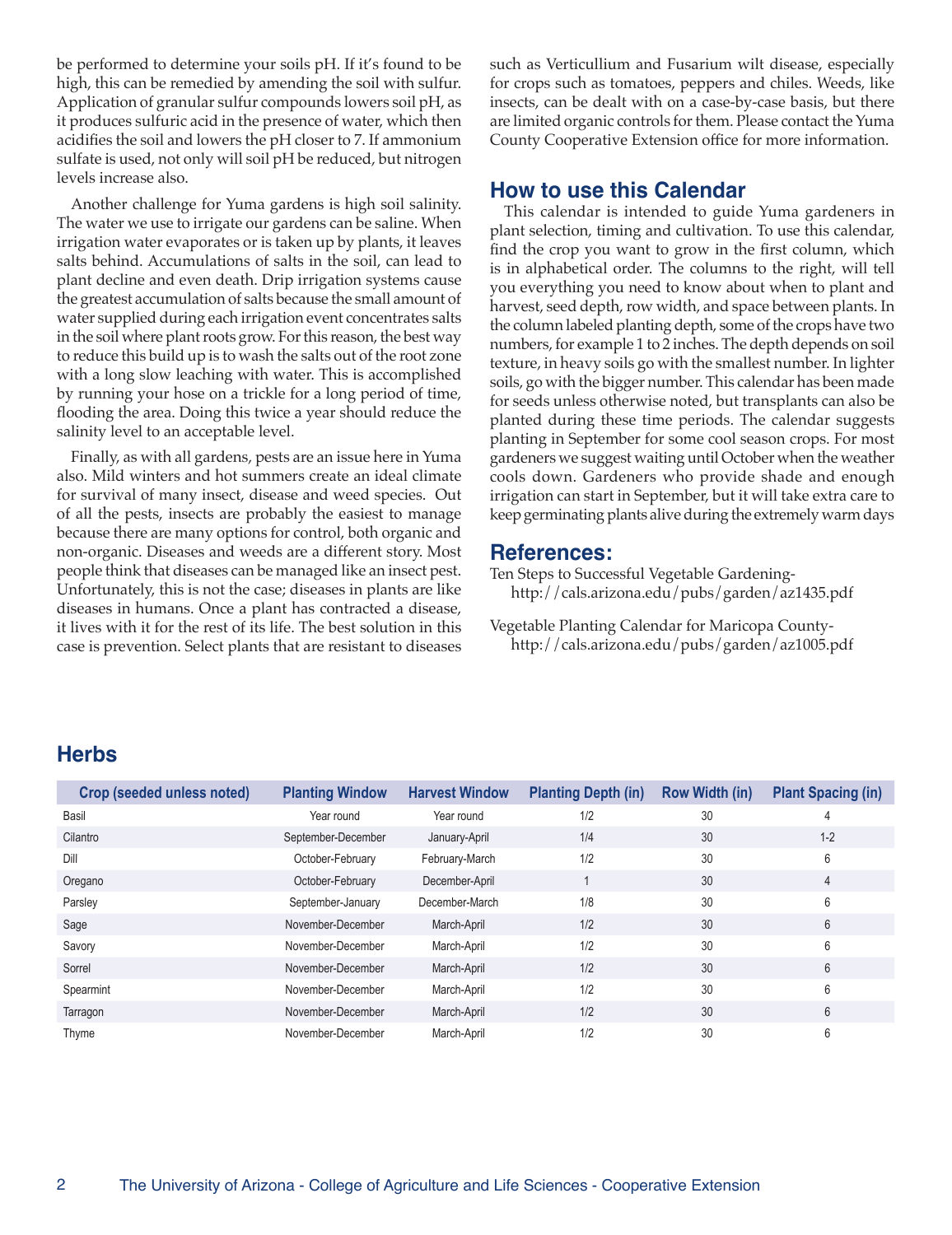| Crop (seeded unless noted)                | <b>Planting Window</b> | Harvest Window     | Planting Depth (in)                  | Row Width (in)             | Plant Spacing (in)            |
|-------------------------------------------|------------------------|--------------------|--------------------------------------|----------------------------|-------------------------------|
| Asparagus                                 | October-February       | March-April        |                                      | 4 to 6                     | 20 to 24                      |
| Artichoke                                 | September-October      | May-June           | 1 to 2                               | 32 to 40                   | 24                            |
| Beans (Dry)                               | March-April            | June               |                                      | œ                          | $\circ$                       |
| Beans (Green)                             | March-April            | May-June           | $1/2$ to 1                           | $\mathbb{S}$               | $3-4$                         |
| <b>Beets</b>                              | October-February       | December-April     |                                      | œ                          | $\overline{a}$                |
| Bok Choy                                  | September-January      | January-April      | $\frac{1}{4}$                        | $\infty$                   | $\frac{1}{2}$                 |
| Broccoflower and Broccolini               | September-January      | January-April      | $\frac{1}{4}$                        | 96                         |                               |
| Broccoli                                  | September-Decembe      | December-Apri      | $1/2$                                | 36                         | 10 to 12                      |
| <b>Brussel Sprouts</b>                    | September-Decembe      | January-March      | 1/4 to 1/2                           | 96                         | 18 to 20                      |
| Cabbage                                   | September-January      | December-March     | $1/8$                                | $\approx$                  | 10 to 12                      |
| Carrot                                    | September-Decembe      | January-April      | $1/8$                                | $\infty$                   | $1-2$<br>10 to 12             |
| Cauliflower                               | September-Decembe      | December-April     |                                      | 96                         |                               |
| Celery (transplant)                       | September              | February-March     |                                      | $\infty$                   | $\overline{\mathsf{C}}$       |
| Chard                                     | September-January      | December-March     |                                      | $\infty$                   | 10 to 12                      |
| Corn                                      | February-March         | May-June           |                                      | 30 to 40                   |                               |
| Cucumber                                  | September & Feb.-Mar   | Nov. & May-July    |                                      | 5 to 6                     | 6 to 10                       |
| Eggplant                                  | February-March         | April-June         |                                      | 30 to 40                   |                               |
| Fennel                                    | September-November     | January-April      |                                      | 36                         | $\approx$ 0 $\approx$         |
| Garlic                                    | March-May              | September-November |                                      | $\widetilde{\phantom{m}}$  |                               |
| Kale                                      | September-December     | December-April     |                                      | $\mathbb{S}$               | 6 to 10                       |
| Leek (transplants)                        | September-November     | February-March     |                                      | $30\,$                     | $\circ$                       |
| Lettuce (Baby Leaf)                       | October-February       | October-March      | $\begin{matrix} 8 \\ 8 \end{matrix}$ | 12 to 14                   | 1/2                           |
| Lettuce (Romaine, Head, Leaf)             | September-January      | December-March     |                                      | $\overset{\circ}{\approx}$ | $10$ to $12$                  |
| Melons (Cantaloupe, Honeydew, Watermelon) | February-March         | May-June           | $\frac{2}{1}$ +                      | $\infty$                   | 6 to 10                       |
| Okra                                      | February-March         | May-June           |                                      | 30 to 40                   | 12 to 18                      |
| Onion (Bulb)                              | September              | April              | $\overline{\mathcal{V}}$             | $\infty$                   |                               |
| Onion (Green)                             | September-November     | January-April      | $\frac{1}{4}$                        | $\approx$                  |                               |
| Peas                                      | November-Decembe       | February-March     | $\sim$ $\sim$                        | 15 to 18                   |                               |
| Peas (Black Eyed Peas)                    | April-May              | July-August        |                                      | $\rm 30$                   |                               |
| Peanuts                                   | March-April            | October-Novembe    | 1 to $2$                             | $40$                       | $8 - 10$                      |
| Peppers/Chiles                            | September & Feb.-Mar   | Nov. & May-July    | $1/2$                                | 36                         | 6 to 10                       |
| Potatoes                                  | November-Decembe       | April-May          | $\circ$                              | 30 to 40                   | $\overline{\mathcal{C}}$      |
| Radish                                    | September-February     | November-April     | $1/2$                                | $\infty$                   | $\leftarrow$                  |
| Spinach                                   | September-February     | November-April     | $1/8$                                | $20\,$                     | $\infty$                      |
| Squash (Summer and Winter)                | February-March         | May-June           | $\overline{\phantom{m}}$             | 40 to 48                   | $\tilde{c}$                   |
| Tomato                                    | February-March         | May-July           | $\frac{14}{4}$                       | ნ<br>გ                     | $\frac{10 \text{ to } 12}{6}$ |
| <b>Turnip Greens</b>                      | October-February       | January-April      |                                      |                            |                               |